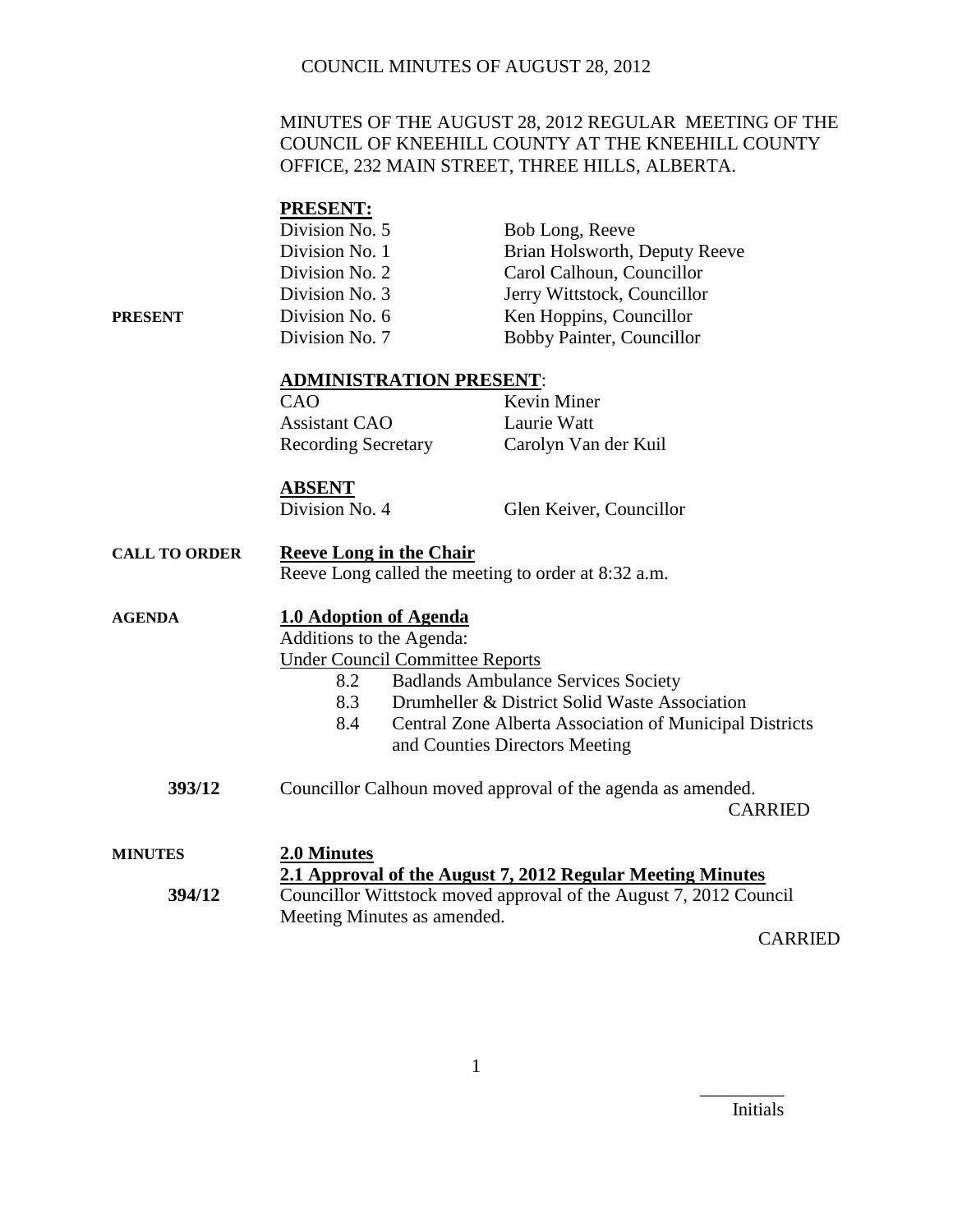| <b>STRAT ACT ITMS</b>  | <b>6.0 Business from the Previous Minutes</b><br><b>6.1 Strategic Action Items Report 2013</b>                                                                                                                                                                 |                |
|------------------------|----------------------------------------------------------------------------------------------------------------------------------------------------------------------------------------------------------------------------------------------------------------|----------------|
| 395/12                 | Councillor Wittstock moved that Council approve the Strategic Action                                                                                                                                                                                           |                |
|                        | Items Report for 2013, as presented.                                                                                                                                                                                                                           |                |
| <b>NEW BUSINESS</b>    | <b>7.0 New Business</b>                                                                                                                                                                                                                                        | <b>CARRIED</b> |
| <b>TROCHU THANK U</b>  | <b>7.1 Town of Trochu Thank You</b>                                                                                                                                                                                                                            |                |
| 396/12                 | Councillor Hoppins moved that Council receive as information.                                                                                                                                                                                                  | <b>CARRIED</b> |
| <b>FALL NEWSLETTER</b> | <b>7.2 Kneehill County Newsletter</b>                                                                                                                                                                                                                          |                |
| 397/12                 | Reeve Long moved that Council direct Administration to draft the 2012                                                                                                                                                                                          |                |
|                        | Fall Newsletter.                                                                                                                                                                                                                                               | <b>CARRIED</b> |
|                        |                                                                                                                                                                                                                                                                |                |
|                        | Will Nyman, IT Support entered the meeting at 8:50 a.m.                                                                                                                                                                                                        |                |
| PST COUNCIL PIC        | <b>7.7 Pictures of Past Council's Display in Council Chambers</b><br>Will Nyman asked Council if they could give Administration direction on<br>how Council would like the pictures of past Council's be displayed in the<br>newly renovated Council Chambers. |                |
|                        | Council directed Administration to take a look at different Municipalities<br>to see how they display their Council pictures.                                                                                                                                  |                |
|                        | Debi Moon, reporter for The Capital, entered the meeting at 8:55 a.m.                                                                                                                                                                                          |                |
|                        | Will Nyman, IT Support left the meeting at 8:58 a.m.                                                                                                                                                                                                           |                |
|                        | The meeting recessed from 8:58 a.m. until 9:02 a.m.                                                                                                                                                                                                            |                |
|                        | Pete McRae, Director of Operations, was present when the meeting<br>reconvened.                                                                                                                                                                                |                |
| <b>OPERATIONS</b>      | <b>4.0 Operations</b><br><b>4.1 Operations Summary</b>                                                                                                                                                                                                         |                |
| <b>OPR SUMMARY</b>     | Pete McRae presented the Operations Report comprised of Transportation<br>(Roads), Water and Miscellaneous updates. The following items were<br>also addressed:                                                                                                |                |
|                        | Sunnyslope water hook up applications have been coming in<br>regularly.                                                                                                                                                                                        |                |
|                        | Notice will be going into the Three Hills Capital on what can and<br>٠<br>can't be hauled to the Transfer Sites, and hours of operation.                                                                                                                       |                |

Initials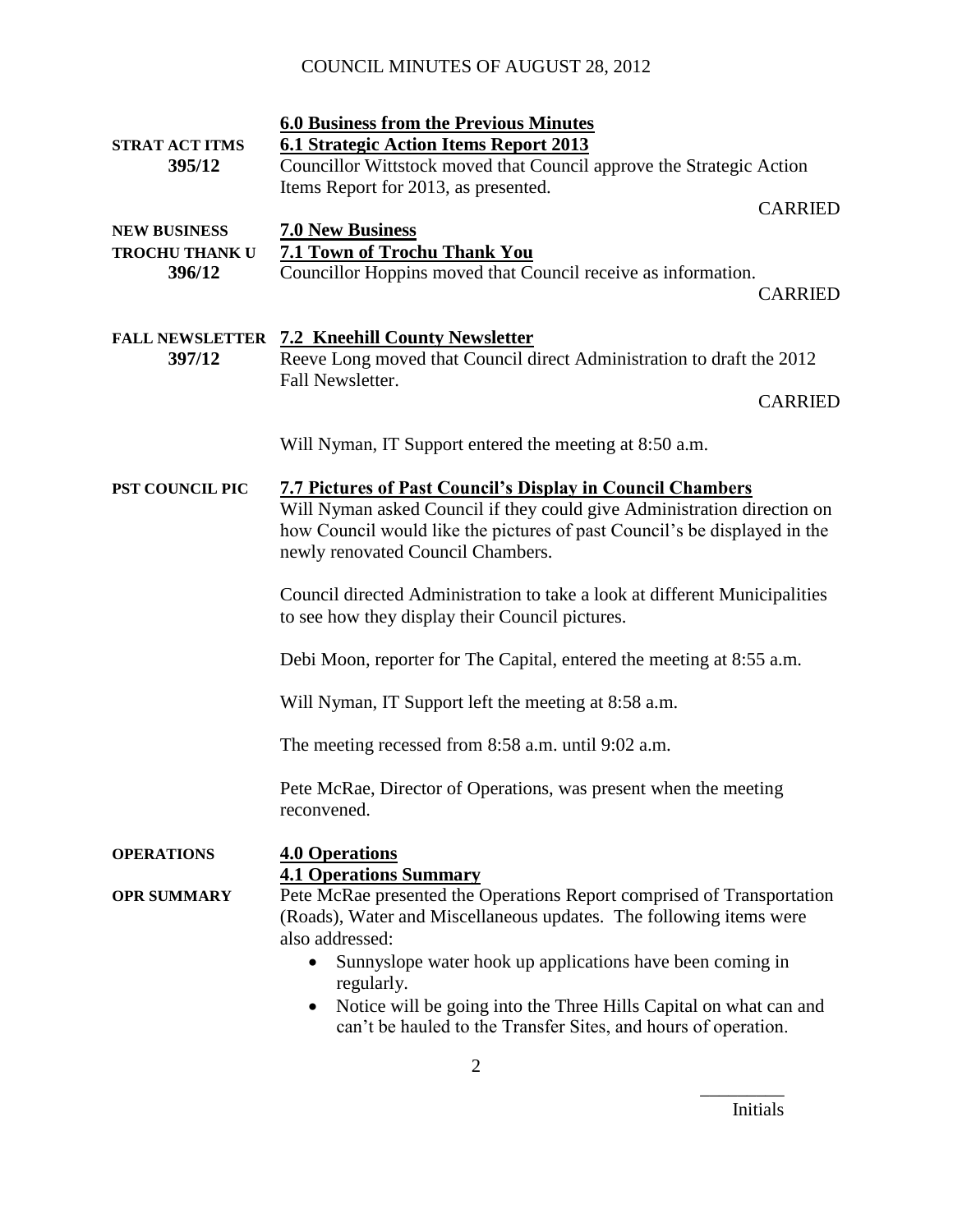|                                             | Someone stole the hat off of Clem T, the Torrington gopher<br>mascot.                                                                                                                                                                                                                                             |  |
|---------------------------------------------|-------------------------------------------------------------------------------------------------------------------------------------------------------------------------------------------------------------------------------------------------------------------------------------------------------------------|--|
| 398/12                                      | Councillor Calhoun moved that Council receive the Operations<br>Summary report as presented.                                                                                                                                                                                                                      |  |
|                                             | <b>CARRIED</b>                                                                                                                                                                                                                                                                                                    |  |
| <b>H20 MODELING</b>                         | <u> 4.2 Water Modeling Application – Mount Vernon WAS - Royco Air</u>                                                                                                                                                                                                                                             |  |
| 399/12                                      | <b>Service</b><br>Councillor Holsworth moved that Council approves the connection<br>recommendation as presented.                                                                                                                                                                                                 |  |
|                                             | <b>CARRIED</b>                                                                                                                                                                                                                                                                                                    |  |
| PLCY #13-20-2<br>400/12                     | <b>4.3 Policy Change, Policy #13-20-2</b><br>Councillor Wittstock moved that Council approves the amended Policy                                                                                                                                                                                                  |  |
|                                             | $#13-20-2$ as presented.<br><b>CARRIED</b>                                                                                                                                                                                                                                                                        |  |
| <b>DUST CNTRL SHOP</b><br>401/12            | <b>4.4 Dust Control in front of County Shop</b><br>Councillor Holsworth moved that Council approve the application of<br>Calcium dust control in front of the County Shop along $1st$ Ave from the<br>north property line to the south property line on a yearly basis.<br><b>CARRIED</b>                         |  |
|                                             | Pete McRae left the meeting at 9:28 a.m.                                                                                                                                                                                                                                                                          |  |
| <b>NEW BUSINESS</b><br>DR R&R BBQ<br>402/12 | <b>7.0 New Business Con'td</b><br>7.3 Doctor Recruitment and Retention Committee Barbecue<br>Councillor Hoppins moved that Council authorize the attendance of<br>Council to attend the Doctor Recruitment and Retention Committee<br>Barbecue on Saturday September 22, 2012 at Keiver's Lake.<br><b>CARRIED</b> |  |
| 403/12                                      | <b>LNDSCAPING FRONT 7.4 Landscaping in Front of Kneehill County Administration Office</b><br>Councillor Holsworth moved to table this agenda item until later in the<br>meeting.<br><b>CARRIED</b>                                                                                                                |  |
| PLCY PLQS & CERT                            | <b>7.5 Policy on Presenting Plaques &amp; Certificates</b><br>Council directed Administration to make a few amendments and then<br>bring Policy #15-2 back to a future Council meeting for approval.                                                                                                              |  |
|                                             | The meeting recessed from 9:57 a.m. until 10:06 a.m.                                                                                                                                                                                                                                                              |  |

Initials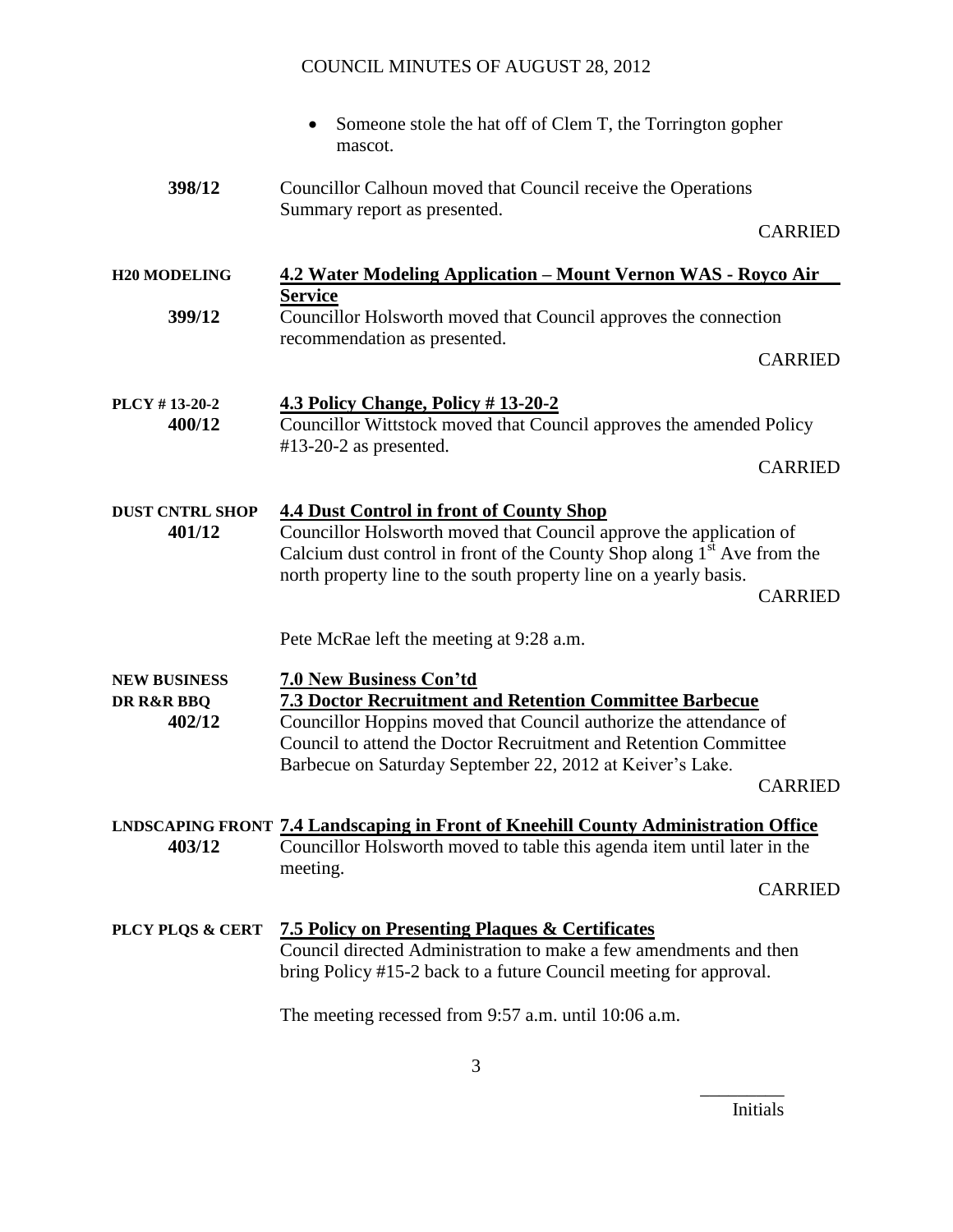Cindy Amos, Executive Director of the Canadian Badlands Tourism Investment Foundation was present when the meeting reconvened.

|                                    | <b>3.0 Delegations</b>                                                                                                                    |
|------------------------------------|-------------------------------------------------------------------------------------------------------------------------------------------|
| <b>CDN BDLNDS</b>                  | 3.2 Canadian Badlands Tourism Investment Foundation - Cindy                                                                               |
| TOURISM INVSTMNT Amos - 10:00 a.m. |                                                                                                                                           |
|                                    | Cindy Amos, Executive Director to the Canadian Badlands Tourism<br>Investment Foundation provided Council with an overview of their       |
|                                    | organization. Canadian Badlands Foundation Inc. is a sister company of                                                                    |
|                                    | the Canadian Badlands Limited and was created in 2011. Their vision is                                                                    |
|                                    | to create tourism awareness and strategically stimulate regional economic                                                                 |
|                                    | development, and procure tourism business and investment, support job                                                                     |
|                                    | creation, and strengthen our rural local economy in the tourism industry.                                                                 |
|                                    | Reeve Long thanked Cindy Amos on an excellent presentation.                                                                               |
| <b>NEW BUSINESS</b>                | 7.0 New Business Con'td                                                                                                                   |
| <b>ADOA 2012 CONF</b>              | <b>7.6 Alberta Development Officers Association 2012 Conference</b>                                                                       |
| 404/12                             | Councillor Calhoun moved that Council authorize the attendance of                                                                         |
|                                    | Council and Kneehill County Municipal Planning Commission members                                                                         |
|                                    | to the Wednesday, September 26, 2012 Alberta Development Officers                                                                         |
|                                    | Association Conference in Drumheller, AB.                                                                                                 |
|                                    | <b>CARRIED</b>                                                                                                                            |
| <b>COUNCIL REPORTS</b>             | <b>8.0 Council and Committee Reports</b>                                                                                                  |
| <b>CDN BADLANDS</b>                | 8.1 Canadian Badlands Minister Tour - Written report by Reeve Long.                                                                       |
| <b>BASS</b>                        | 8.2 Badlands Ambulance Services Society- A copy of the unapproved<br>minutes were provided by Councillor Holsworth.                       |
| <b>DRUM WASTE</b>                  | 8.3 Drumheller & District Solid Waste Association - A written report<br>will be submitted by Councillor Calhoun next Council Meeting.     |
|                                    |                                                                                                                                           |
| <b>CAAMDC</b>                      | 8.4 Central Zone Alberta Association of Municipal Districts and<br><b>Counties (CAAMDC) Directors Meeting -Reeve Long updated Council</b> |
|                                    | on the CAAMDC Directors Meeting held on Friday, August 10, 2012 at                                                                        |
|                                    | Kneehill County.                                                                                                                          |
| 405/12                             | Councillor Calhoun moved that Council receive the Council and                                                                             |
|                                    | Committee Reports as presented.                                                                                                           |
|                                    | <b>CARRIED</b>                                                                                                                            |
|                                    | Brandon Wagstaff entered the meeting at 10:44 a.m.                                                                                        |

Initials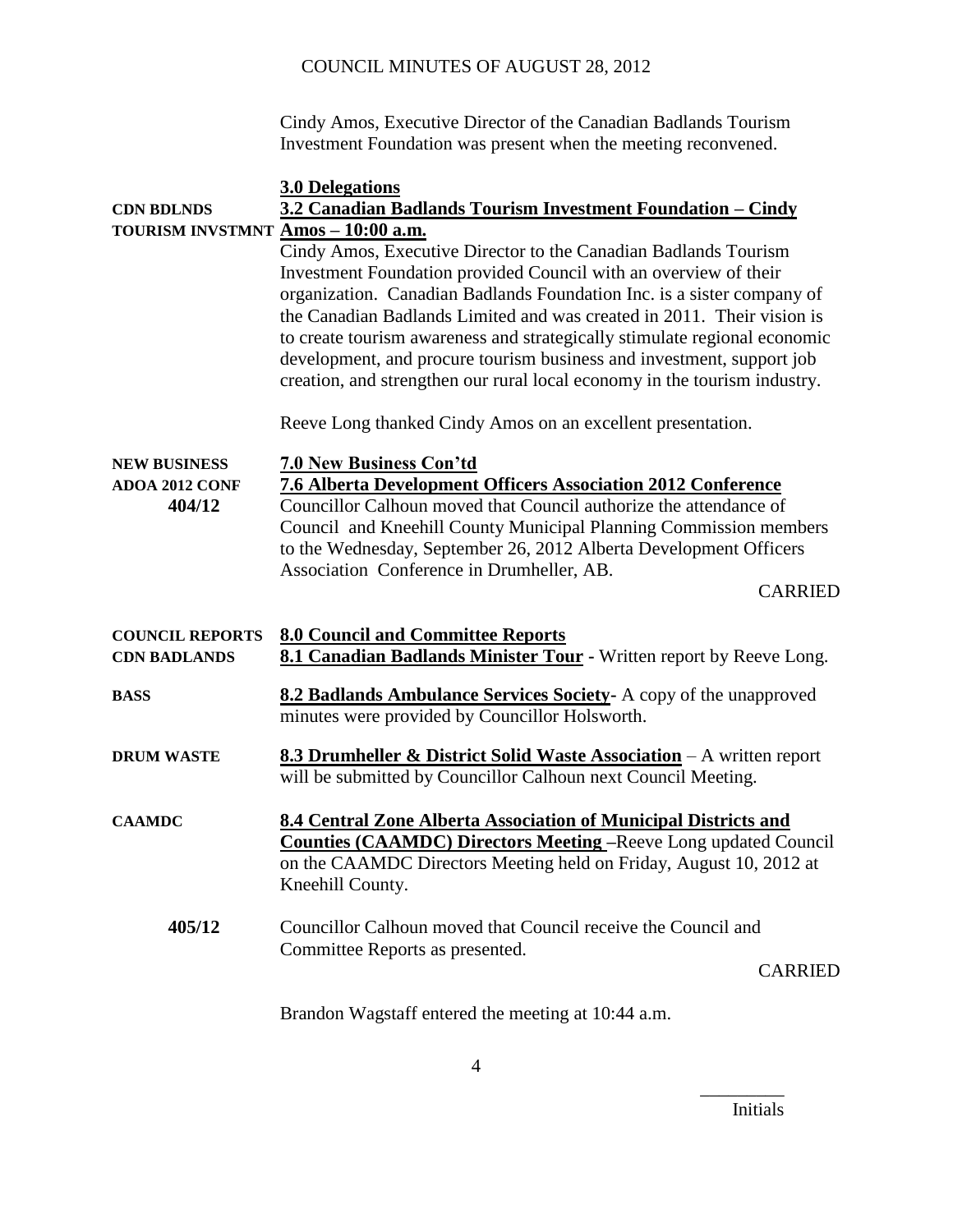|                                 | <b>3.0 Delegations</b><br><b>SCHLARSHIP RCPTS</b> 3.3 County Scholarship Recipients 2012<br>Reeve Long presented Brandon Wagstaff with a certificate acknowledging<br>that he is one of the 2012 County Scholarship Recipients. Reeve Long<br>also congratulated Brandon Wagstaff on being the recipient of the Alberta<br>Association of Municipal Districts & Counties (AAMDC) 2012<br>Scholarship. The AAMDC provides funding assistance to five rural<br>students each year (one student in each of the five AAMDC geographic<br>districts). |
|---------------------------------|--------------------------------------------------------------------------------------------------------------------------------------------------------------------------------------------------------------------------------------------------------------------------------------------------------------------------------------------------------------------------------------------------------------------------------------------------------------------------------------------------------------------------------------------------|
|                                 | Reeve Long and Brandon Wagstaff left the meeting at 10:48 a.m.to 10:53<br>a.m. to have a picture taken. At that time Brandon Wagstaff came back to<br>Council to thank Council for the scholarship.                                                                                                                                                                                                                                                                                                                                              |
|                                 | Brandon Wagstaff left the meeting at 10:55 a.m.                                                                                                                                                                                                                                                                                                                                                                                                                                                                                                  |
| <b>CORRESPONDENCE</b><br>406/12 | <b>9.0 Correspondence Report</b><br>Councillor Hoppins moved that Council receive the Correspondence<br>Report.                                                                                                                                                                                                                                                                                                                                                                                                                                  |
|                                 | <b>CARRIED</b>                                                                                                                                                                                                                                                                                                                                                                                                                                                                                                                                   |
| <b>BUS PENDING</b><br>407/12    | <b>10.0 Council Business Pending &amp; Summary Reports</b><br>Councillor Holsworth moved that Council receive the Business Pending<br>and Summary reports.<br><b>CARRIED</b>                                                                                                                                                                                                                                                                                                                                                                     |
|                                 | Laurie Watt, Assistant CAO left the meeting at 10:59 a.m.                                                                                                                                                                                                                                                                                                                                                                                                                                                                                        |
|                                 | Laurie Watt, Assistant CAO and Mike Morton, Director of Finance<br>entered the meeting at 11:01 a.m.                                                                                                                                                                                                                                                                                                                                                                                                                                             |
| <b>FINANCIAL</b>                | <b>5.0 Financial Reports</b>                                                                                                                                                                                                                                                                                                                                                                                                                                                                                                                     |
| <b>OPERATING ACCTS</b>          | <b>5.1 Operating Account Report</b><br>Mike Morton reviewed the Operating Account Report.                                                                                                                                                                                                                                                                                                                                                                                                                                                        |
| 408/12                          | Councillor Calhoun moved that Council receive the Operating Account<br>Report as presented.<br><b>CARRIED</b>                                                                                                                                                                                                                                                                                                                                                                                                                                    |
| <b>CAPITAL FUNDING</b>          | <b>5.2 Capital Funding Report</b><br>Mike Morton reviewed the Capital Funding Report.                                                                                                                                                                                                                                                                                                                                                                                                                                                            |
| 409/12                          | Councillor Holsworth moved that Council receive the Capital funding<br>Report as presented.                                                                                                                                                                                                                                                                                                                                                                                                                                                      |

\_\_\_\_\_\_\_\_\_ Initials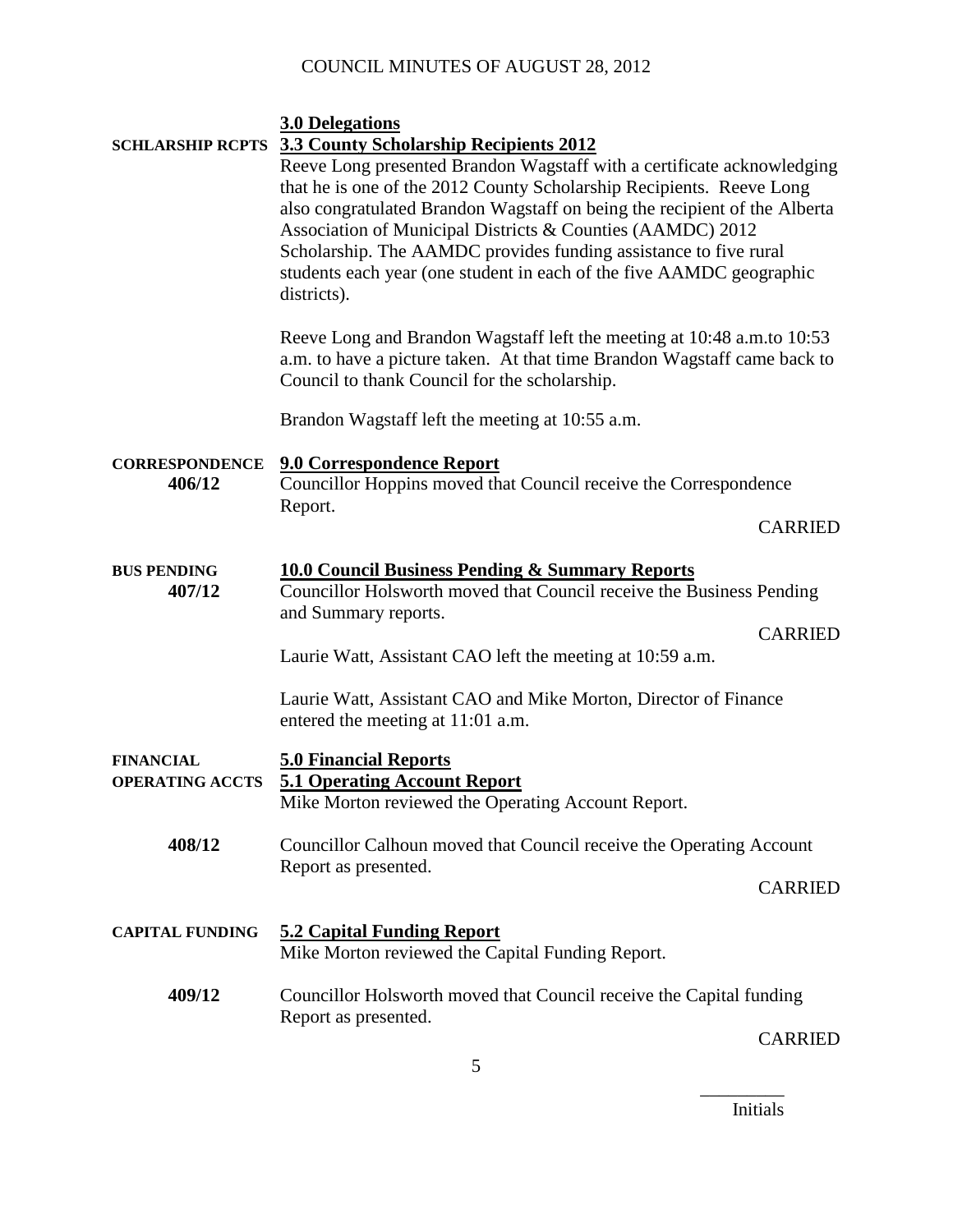|                               | <b>RESERVES REPORT 5.3 Reserves Report</b><br>Mike Morton reviewed the Reserves Report.                                                                                                                                                        |                |
|-------------------------------|------------------------------------------------------------------------------------------------------------------------------------------------------------------------------------------------------------------------------------------------|----------------|
| 410/12                        | Councillor Wittstock moved that Council receive the Reserves Report as                                                                                                                                                                         |                |
|                               | presented.                                                                                                                                                                                                                                     | <b>CARRIED</b> |
| <b>WATER REVIEW</b>           | <b>5.4 Water Review Report</b><br>Mike Morton reviewed the Water Review Report.                                                                                                                                                                |                |
| 411/12                        | Councillor Hoppins moved that Council receive the Water Review report                                                                                                                                                                          |                |
|                               | as presented.                                                                                                                                                                                                                                  | <b>CARRIED</b> |
| 412/12                        | <b>RVS'D CAPTAL BDGT 5.5 Revised Capital Budget</b><br>Councillor Holsworth moved that Council accept the amendment to<br>the 2012 Capital Budget as presented.<br>Mike Morton left the meeting at 11:40 a.m.                                  | <b>CARRIED</b> |
|                               | The meeting recessed from $11:40$ a.m. until 12:45 p.m.                                                                                                                                                                                        |                |
| 413/12                        | 11.0 In-Camera<br>Councillor Painter moved that Council go into In-Camera at 12:45 p.m.                                                                                                                                                        | <b>CARRIED</b> |
| 414/12                        | Councillor Hoppins moved the meeting out of In-Camera at 2:26 p.m.                                                                                                                                                                             | <b>CARRIED</b> |
| <b>NEW BUSINESS</b><br>415/12 | <b>7.0 New Business Con'td</b><br><b>LNDSCAPING FRONT 7.4 Landscaping in Front of Kneehill County Administration Office</b><br>Councillor Holsworth moved this agenda item be lifted from the table.                                           | <b>CARRIED</b> |
| 416/12                        | Councillor Calhoun moved to engage the services of Raven Landscaping<br>for the revitalization of the front landscaping at the administration building<br>based on the quote provided with the addition of the low voltage lighting<br>option. |                |
|                               |                                                                                                                                                                                                                                                | <b>CARRIED</b> |

Initials